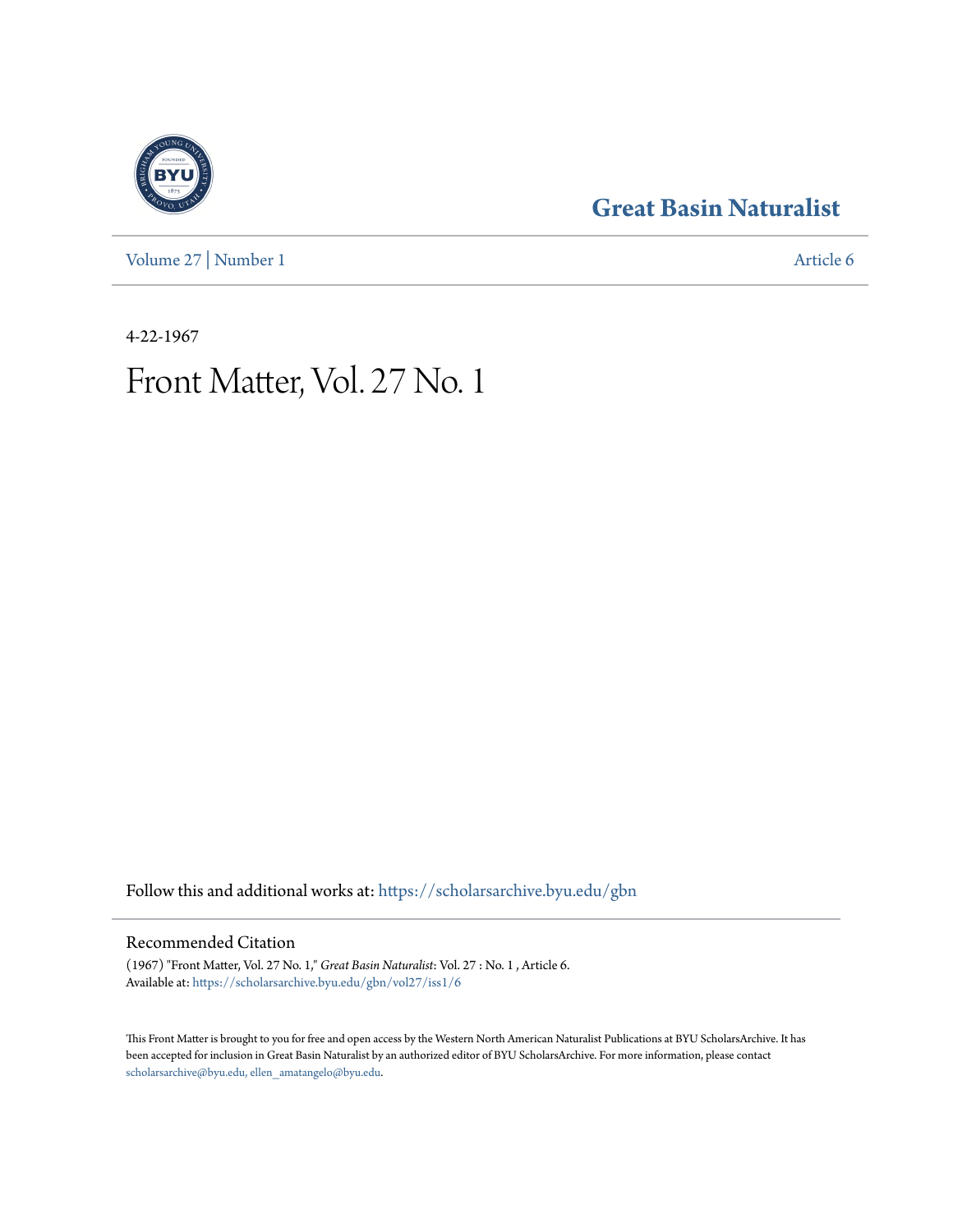Volume XXVII, No. <sup>1</sup> April 22, 1967

> MUS. COMP. ZOOL. **LIBRARY**

> > MAY 3 <sup>1</sup> 1967

HARVARD

# **UNIVERSITY** Great Basin narunang

The

 $278688$ 



PUBLISHED BY Brigham Young University